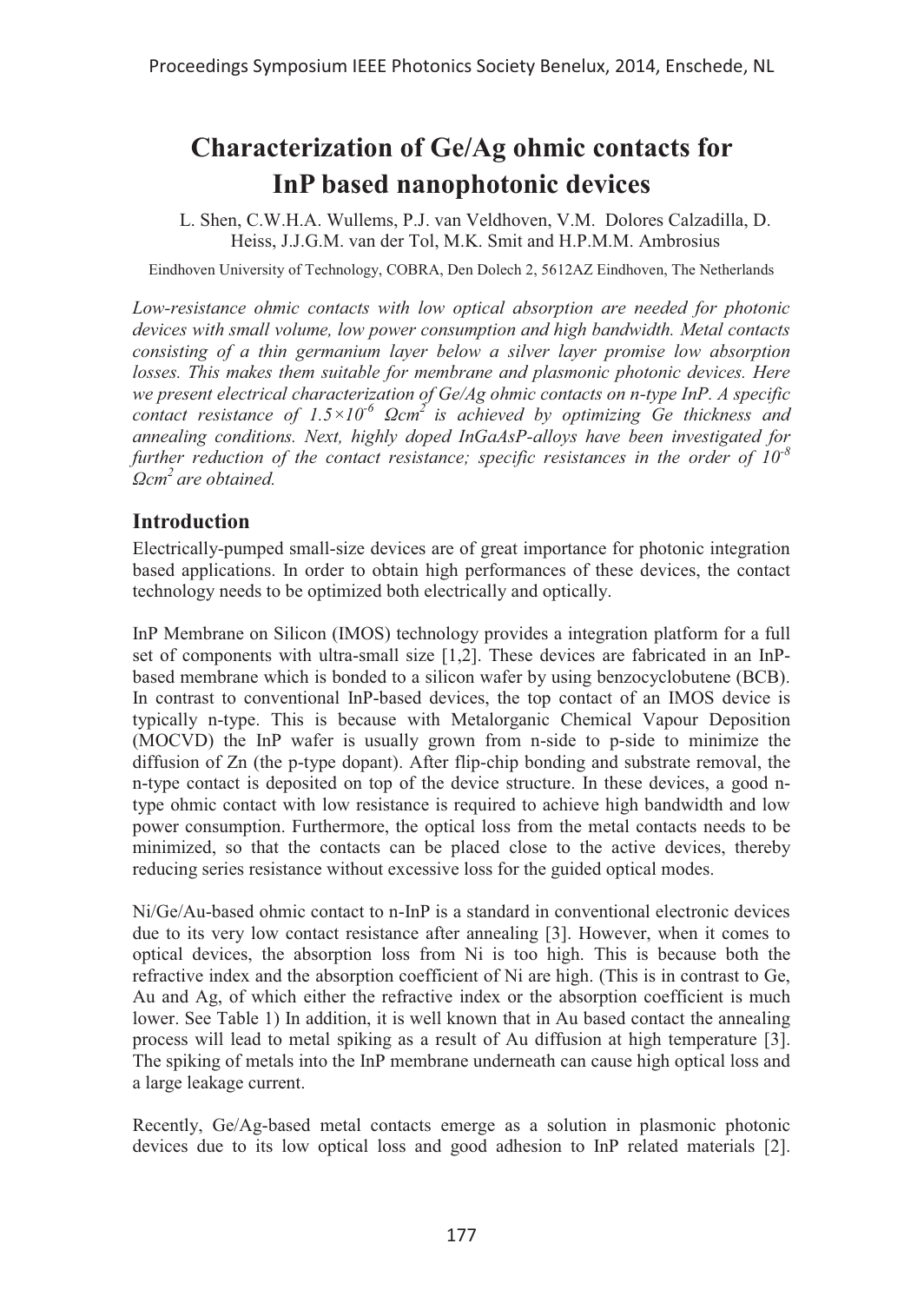Furthermore, the alloy formed by Ge and Ag also shows much better thermal stability than the Ge/Au based alloy [4], and therefore the spiking problem may be avoided. These features make Ge/Ag a very promising contact from the optical point of view. The electrical performances of this type of contact to InP related materials then becomes an interesting topic and will be the focus of this paper.

| Material | Refractive index | Absorption coefficient $('cm)$ |
|----------|------------------|--------------------------------|
| Ni       | 3.438            | 546100                         |
| Ge       | 4.27             | 460                            |
| Ag       | 0.410            | 814600                         |
| Au       | 0.583            | 986400                         |

Table 1. Optical properties of materials used in n-type ohmic contacts [5]

### **Contact resistance**

Firstly, the specific contact resistance of Ge/Ag is characterized with the so-called circular transfer length method (CTLM) [6]. The samples in the experiment are a Fe doped semi-insulating InP (100) substrate with a 100 nm thick n-InP contact layer grown by MOCVD. This n-InP layer is doped to a level of  $2\times10^{18}$  cm<sup>-3</sup> with Si. First, Ge is deposited on the top of the n-InP layer by electron beam evaporation, followed by the deposition of 300 nm of Ag. Four samples with different amount of Ge have been processed. Each sample is cleaved into several parts to test different annealing temperatures. The annealing is performed with a rapid thermal process for 30 seconds.

The measurement results are summarized in Figure 1. All of these samples show dependences of their specific contact resistances on the annealing temperatures. Before annealing, only the sample with 2 nm of Ge shows ohmic behavior. We think this is because the tunneling effect is sufficiently strong with such a thin Ge layer. All of the samples show ohmic behavior after annealing to 300 °C, and their resistances reduce further with higher temperature annealing. The optimal range is between 350 ºC to 400 ºC, which is similar to Ni/Ge/Au based contacts. The effect of Ge on the contact resistance is also seen in these plots. Ge is supposed to increase the doping of the top surface of the n-InP layer after annealing [4], thereby reducing the contact resistance. In our experiments, the sample with 30 nm of Ge shows the lowest value after annealing. The sample with more Ge (50 nm) does not improve, probably because it blocks the physical contact between Ag and InP even with annealing. The lowest value of  $1.5 \times 10^{-6}$  $\Omega$ cm<sup>2</sup> is obtained from the sample with 30 nm of Ge and 400 °C of annealing. This value makes this ohmic contact suitable for a large range of applications.

# **Metal spiking**

In order to compare the spiking behavior of the Ge/Ag contact and the Ni/Ge/Au contact, cross-sectional SEM pictures are taken to show the metal-InP interfaces after 400 ºC annealing (Figure 2). The Ni/Ge/Au contact produces a very rough interface. The metals and alloys penetrate over 150 nm into the InP layer. In contrast, the Ge/Ag contact shows a sharp interface without any presence of spiking. This is believed to be a result of the much higher eutectic temperature of Ge-Ag alloy (651 ºC) compared to that of Ge-Au alloy (361 °C) [4]. The spiking-free Ge/Ag contact has advantages in membrane devices in which the optical mode is very close to the metals.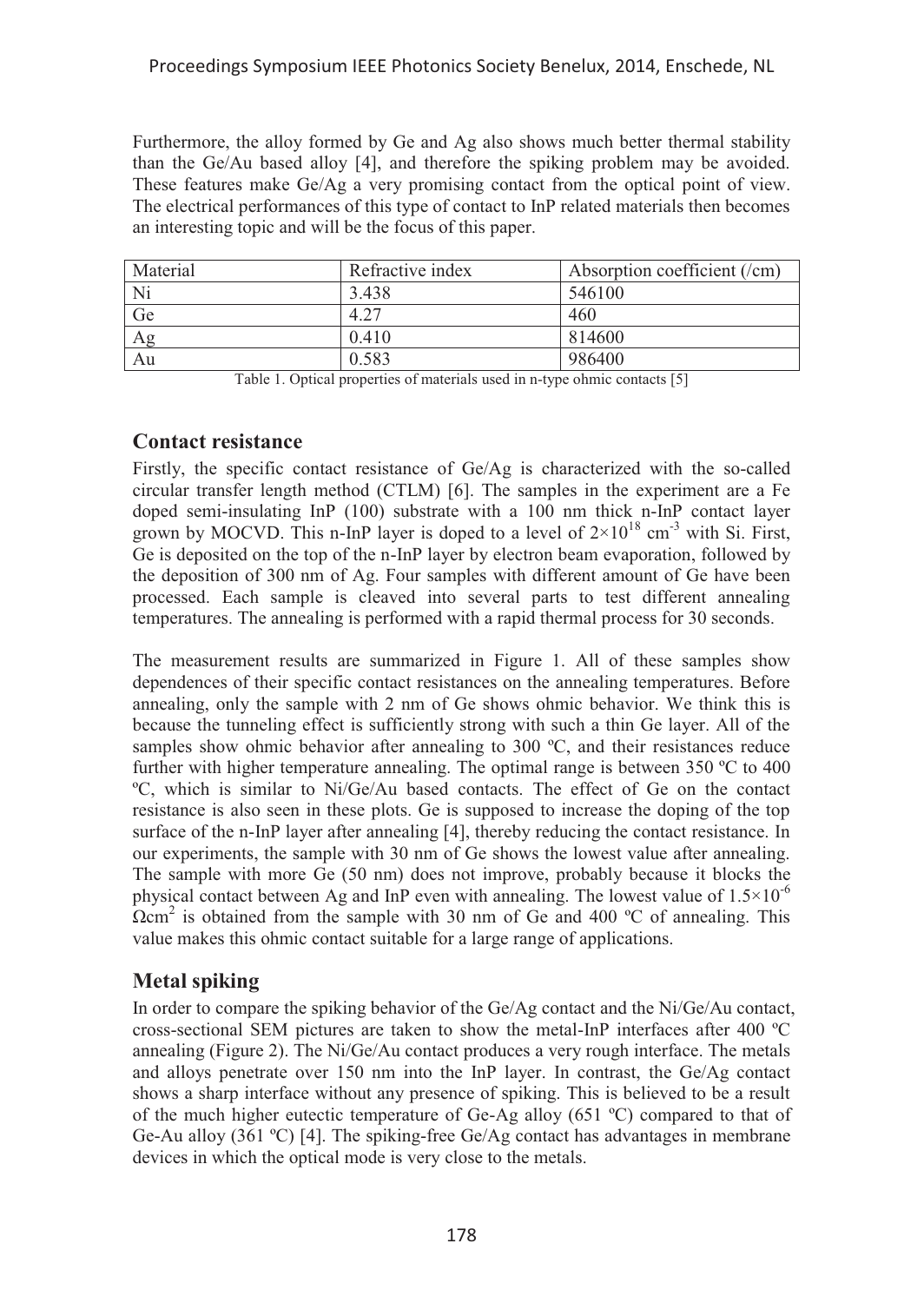

Figure 1. Specific contact resistance of Ge/Ag contact to n-InP



Figure 2. Cross-sectional SEM photos of metal/InP interface after annealing

### **Contact on highly doped material**

Materials with a smaller bandgap like InGaAs are also used in electronics enabling ultra-low resistance non-alloyed ohmic contacts [3]. The low bandgap usually leads to a surface Fermi level that is pinned in the conduction band, which is ideal for an n-type ohmic contact. Besides, these materials can be doped much higher than InP, which results in a stronger tunnelling mechanism and therefore a lower contact resistance. In our work, we focus on InGaAsP, which has a larger bandgap than InGaAs, in order to prevent the high optical loss due to interband absorption. Since most of our applications focus on a wavelength of 1.55 μm, we choose the InGaAsP (lattice matched to InP) with a bandgap of 1.25 μm. The test sample has the same structure as the one used in the electrical measurement mentioned above, but now the n-InP layer is replaced by an n-InGaAsP layer. In this test, the InGaAsP is doped to a level of  $5\times10^{19}$  cm<sup>-3</sup> with Si. Two samples with 2 nm and 15 nm of Ge are prepared. The CTLM measurement results are